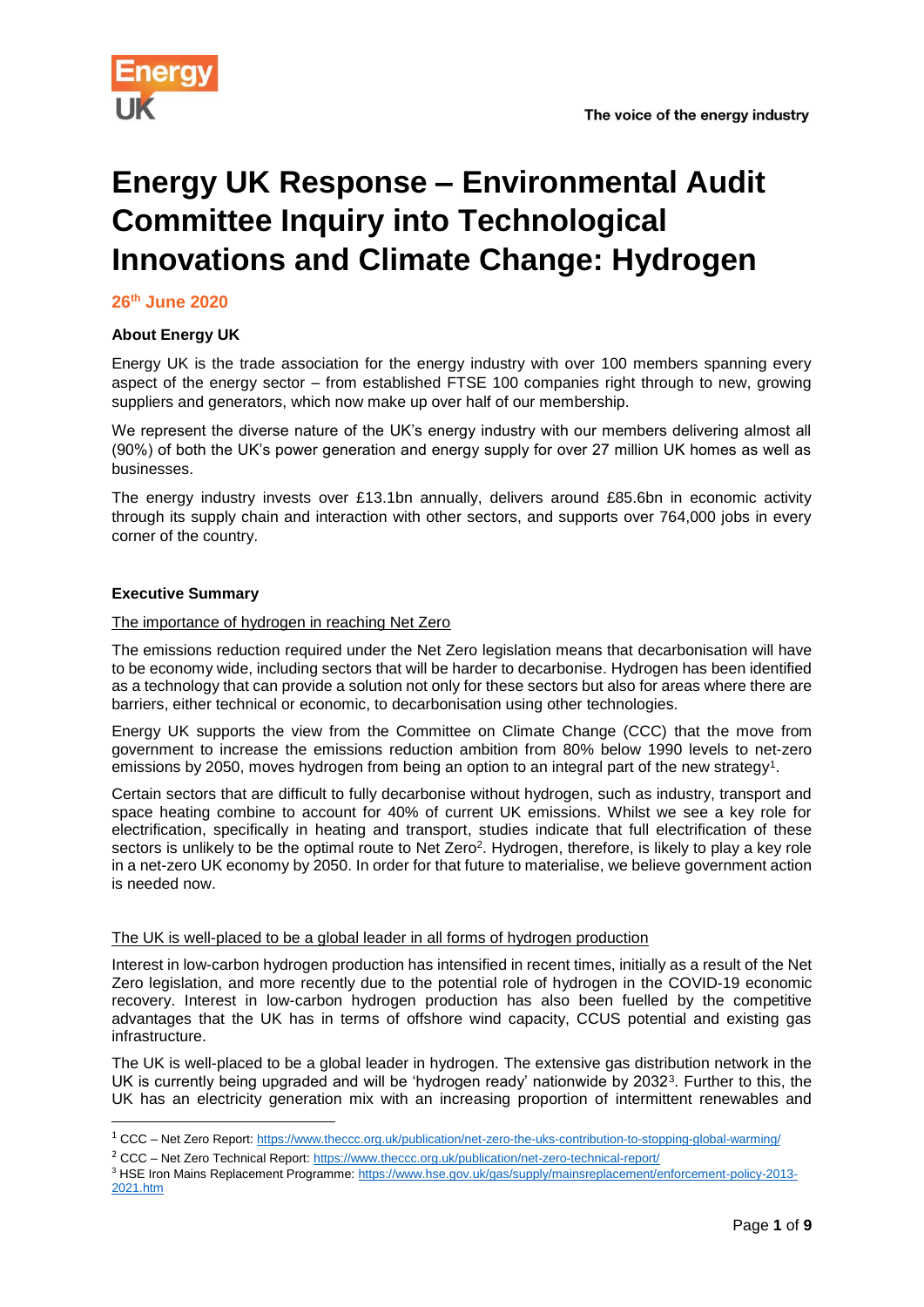

### The voice of the energy industry

analysis has shown that up to 30GW of wind and solar may need to be curtailed on some days in 2030<sup>4</sup> . The availability of this low-cost power will create a market for off-takers that will include renewable hydrogen producers, however, we believe such a market should be technology neutral and renewable hydrogen production will have to compete against other flexibility providers. Nuclear power can also be used to produce low-carbon hydrogen via electrolysis.

The UK is currently leading the world in the development of business models for CCUS. It also has extensive technical offshore expertise and favourable subsurface geology for CO<sub>2</sub> storage, all of which combine to place the UK in  $4<sup>th</sup>$  on the Global CCS Institute's CCS readiness index<sup>5</sup>. CCUS is essential to enabling blue hydrogen production, and a world leading UK CCUS industry would create significant opportunities for blue hydrogen production and exports. Continuing with announced funding and ambitions to establish multiple low-carbon industrial clusters in strategic locations by 2030 is essential to realising this.

The focus should now be on ensuring that the UK's genuine potential to be a global leader in both green and blue hydrogen production is unlocked by supporting both technologies to commercial viability. Nearterm action is needed to capitalise on this potential, and such action will deliver benefits in the early 2020s. Those benefits include job creation, emissions reduction and Gross Value Added (GVA), all of which are central to a green COVID-19 recovery.

# A UK Hydrogen Strategy is needed now

Energy UK urges government to commit to developing a clear and ambitious UK hydrogen strategy. Such a strategy would ensure that innovation funding is targeted in the right areas and proportionate to the overall low-carbon hydrogen production ambition in the UK, which should be set out in the strategy. It would also send a strong signal to the domestic and international investment community, confirming that the UK is committed to developing low-carbon hydrogen.

Hydrogen can be applied to multiple sectors due to the versatility of the zero-emission energy vector. Through sector coupling enabled by hydrogen $6$ , deployment in one sector will create opportunities and co-benefits in other sectors and therefore, Energy UK believes that systems thinking is required in the development of a hydrogen strategy. Systems engineers can identify cross-sector opportunities, cobenefits and potential impacts, and determine the most optimal sequencing in terms of sector development and associated government interventions. We recommend that government works with industry and the Energy Systems Catapult to incorporate systems thinking into the development of a UK hydrogen strategy.

The multi-sector applicability of hydrogen creates a further challenge in terms of where the responsibility for hydrogen sits within government and how hydrogen development across different government departments is co-ordinated. We recommend that a UK hydrogen strategy includes the introduction of a new ministerial post with responsibility for the co-ordination of hydrogen development across all relevant government departments.

Should you have any questions regarding this consultation response then please do not hesitate to get in touch via the details below.

# **Philip McNally**

Policy Manager, Power Energy UK

-

020 7024 7633 **[philip.mcnally@energy-uk.org.uk](mailto:philip.mcnally@energy-uk.org.uk)** by the philip of the philip.mcnally@energy-uk.org.uk

<sup>4</sup> LCP analysis of opportunities for flexible assets: [https://insight.lcp.uk.com/acton/attachment/20628/f-cba9a24b-1020-40b4-](https://insight.lcp.uk.com/acton/attachment/20628/f-cba9a24b-1020-40b4-9404-5f3d6fc42752/1/-/-/-/-/LCP%27s%20analysis%20of%20opportunities%20for%20flexible%20assets.pdf?sid=TV2:xisYd1XX0) [9404-5f3d6fc42752/1/-/-/-/-](https://insight.lcp.uk.com/acton/attachment/20628/f-cba9a24b-1020-40b4-9404-5f3d6fc42752/1/-/-/-/-/LCP%27s%20analysis%20of%20opportunities%20for%20flexible%20assets.pdf?sid=TV2:xisYd1XX0)

[<sup>/</sup>LCP%27s%20analysis%20of%20opportunities%20for%20flexible%20assets.pdf?sid=TV2:xisYd1XX0](https://insight.lcp.uk.com/acton/attachment/20628/f-cba9a24b-1020-40b4-9404-5f3d6fc42752/1/-/-/-/-/LCP%27s%20analysis%20of%20opportunities%20for%20flexible%20assets.pdf?sid=TV2:xisYd1XX0) <sup>5</sup> Global CCS Institute – CCS Readiness Index[: https://co2re.co/ccsreadiness](https://co2re.co/ccsreadiness)

<sup>6</sup> Aurora – Hydrogen for a Net Zero GB[: https://www.auroraer.com/wp-content/uploads/2020/06/Aurora-Hydrogen-for-a-Net-](https://www.auroraer.com/wp-content/uploads/2020/06/Aurora-Hydrogen-for-a-Net-Zero-GB-An-integrated-energy-market-perspective.pdf?eid=pJfo29jrmoKI8jDxPeVX9g%3D%3D#gf_25)[Zero-GB-An-integrated-energy-market-perspective.pdf?eid=pJfo29jrmoKI8jDxPeVX9g%3D%3D#gf\\_25](https://www.auroraer.com/wp-content/uploads/2020/06/Aurora-Hydrogen-for-a-Net-Zero-GB-An-integrated-energy-market-perspective.pdf?eid=pJfo29jrmoKI8jDxPeVX9g%3D%3D#gf_25)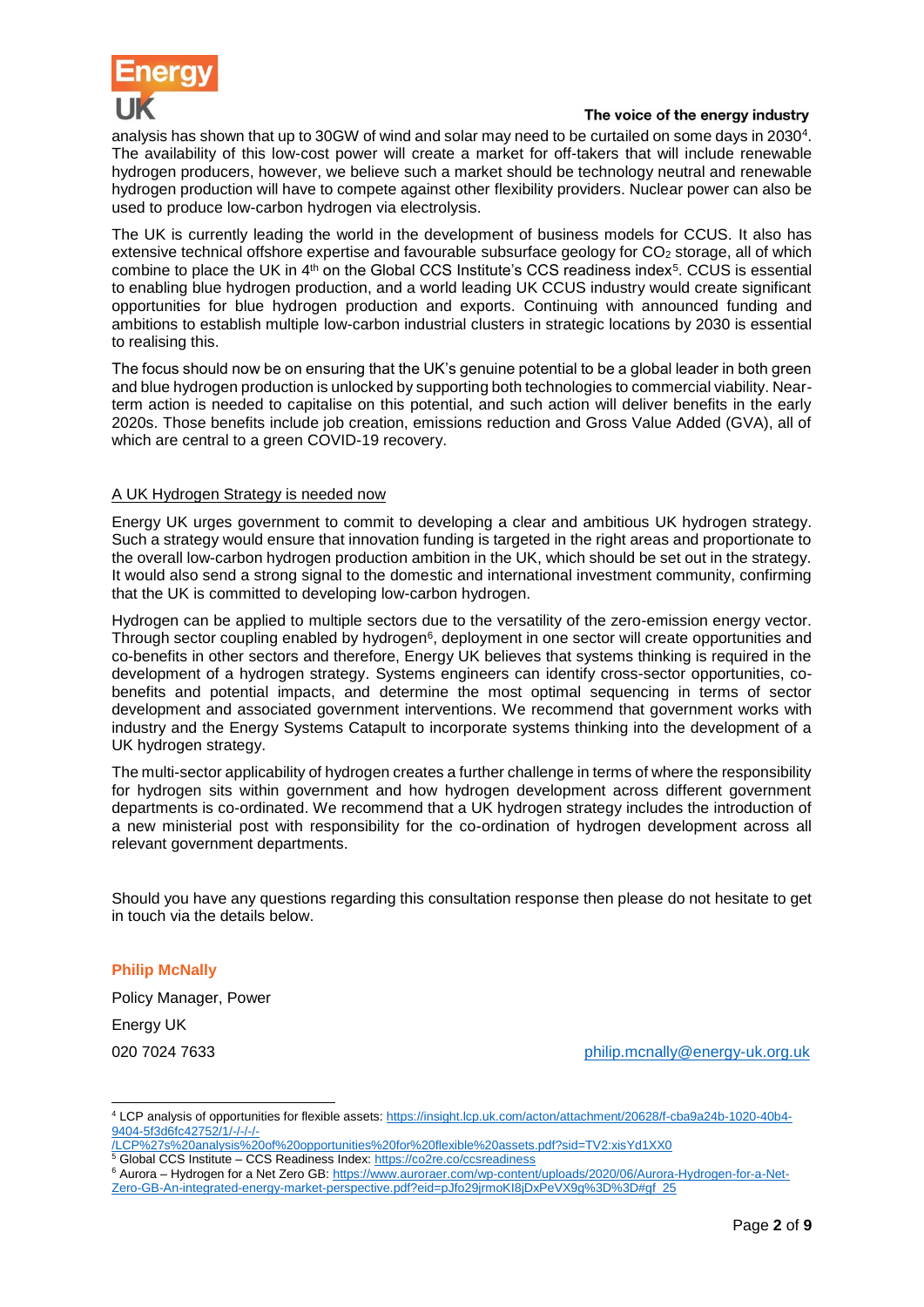

## **Response to Questions**

1. How effective has the Government's investment in hydrogen projects such as the Low Carbon Hydrogen Supply competition, the UK Hydrogen Mobility Programme and Hy4Heat been in moving the sector towards becoming an integral part of a low-cost, low-carbon economy and boosting the productivity and competitiveness of the UK energy sector?

Energy UK supports the move from government to provide competition funding to help accelerate the development of the low-carbon hydrogen sector. The low-carbon hydrogen space is in its infancy and therefore innovation funding to facilitate demonstration of technological readiness is important. Energy UK encourages government to announce further similar funds or greater ambition in existing funds to accelerate low-carbon hydrogen development as part of the UK's economic recovery from the COVID-19 pandemic. We are, however, concerned at the apparent lack of an overarching strategy to underpin the design and allocation of grants and competition funding.

Energy UK believes that a clear and ambitious UK hydrogen strategy is needed. Such a strategy would ensure that innovation funding is targeted in the right areas and proportionate to the overall low-carbon hydrogen production ambition in the UK, which should be set out in the strategy. It would also send a strong signal to the domestic and international investment community, confirming that the UK is committed to developing low-carbon hydrogen. Forward visibility will help developers secure investment and will encourage the development of a UK based supply chain. A UK hydrogen strategy should include the following:

- **Targets:** Government should set interim targets for volume of low-carbon hydrogen production at 2030 and 5-year intervals thereafter. There should be an ambition for a future hydrogen economy to have net zero emissions by 2050, in line with the economy wide Net Zero target.
- **Regulatory reform:** Regulations should be amended, for example, to allow blending of hydrogen in the gas networks. The HyDeploy project at Keele University has shown that 20% hydrogen can be blended into the network without the need to replace or adjust gas appliances<sup>7</sup>.
- **Further trials:** Government has already created a number of innovation funds to support hydrogen trials but further support is needed to demonstrate technological readiness in a number of areas such as, hydrogen ready power generation turbines, hydrogen ready appliances (boilers, cookers etc.), electrolytic hydrogen production, use in HGVs and shipping, and the use of ammonia to store and transport low-carbon hydrogen.
- **Support mechanisms:** Government should work with industry to develop appropriate financing mechanisms for **all forms** of low-carbon hydrogen production. Consideration will also need to be made on end user subsidies or obligations to encourage hydrogen uptake in end use sectors. This should be underpinned by a market-based carbon price with a net zero trajectory, and mechanisms to encourage the lowest carbon forms of hydrogen production across the full life-cycle.
- **A large-scale UK based testing site:** The creation of a large scale UK-based testing site could help the UK to attract developers to test their technologies.
- <span id="page-2-0"></span> **A public engagement strategy:** It is crucial that the public are informed of the benefits of hydrogen and educated on some of the myths. A recent report carried out as part of the H21 project found that 68% of respondents were indifferent or undecided about low carbon energy technologies such as hydrogen<sup>8</sup>.

<sup>1</sup> <sup>7</sup> HyDeploy:<https://hydeploy.co.uk/about/news/uks-first-grid-injected-hydrogen-pilot-gets-underway/>

<sup>8</sup> H21 – Leeds Beckett University hydrogen study: [https://www.h21.green/news/uk-public-being-left-behind-in-green-energy](https://www.h21.green/news/uk-public-being-left-behind-in-green-energy-discussion-leeds-beckett-university-hydrogen-study-reveals/)[discussion-leeds-beckett-university-hydrogen-study-reveals/](https://www.h21.green/news/uk-public-being-left-behind-in-green-energy-discussion-leeds-beckett-university-hydrogen-study-reveals/)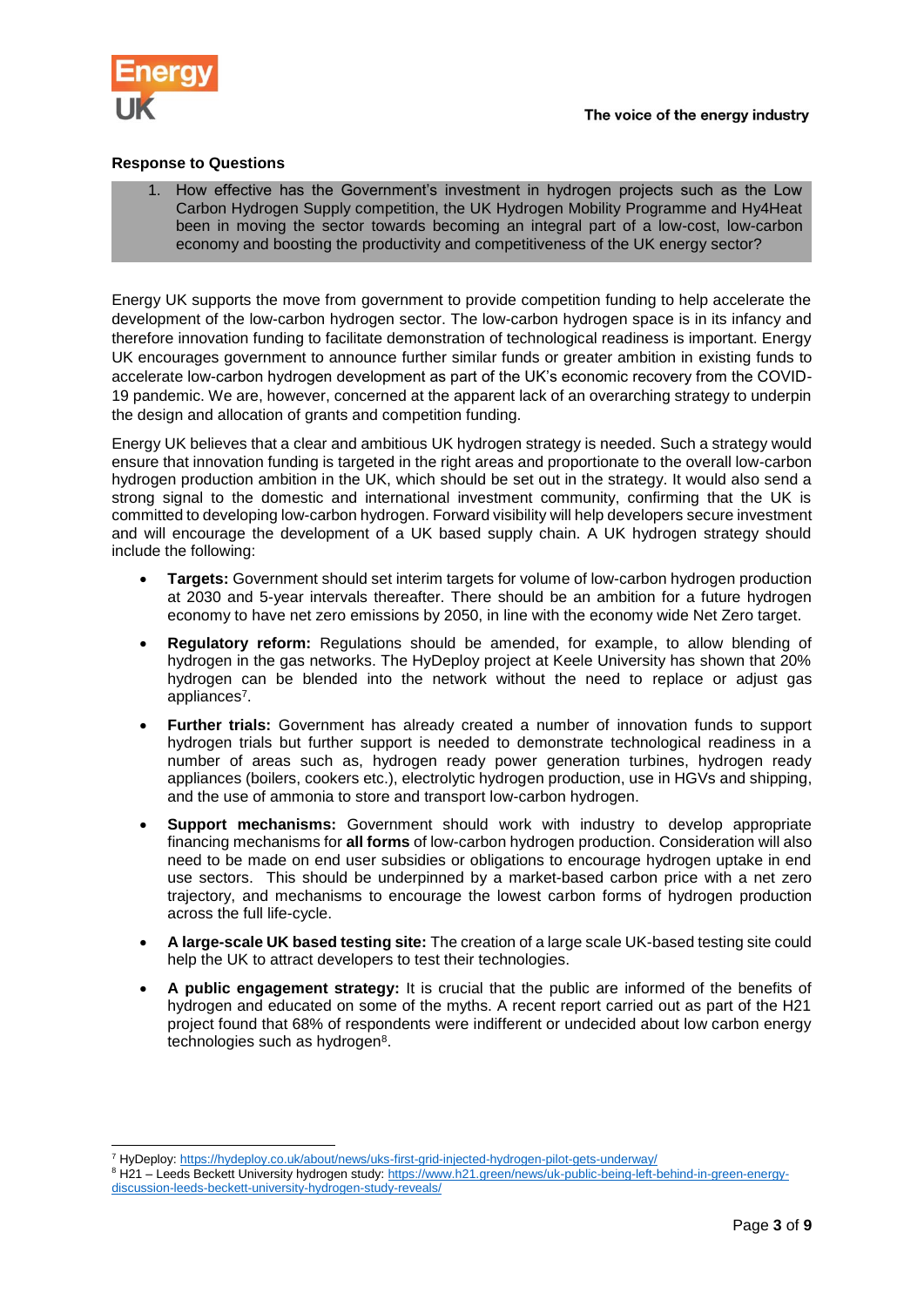

-

2. What level of output can the sector deliver in the UK, and what Government support would be needed to achieve this? How does the potential for hydrogen differ by end-use?

A ten-fold increase in hydrogen production may be needed by 2050, with some analysts suggesting that nearly half of the UK's total energy demand could be met by hydrogen<sup>9</sup>. In its 2019 Net Zero report, modelling by the CCC suggested hydrogen production levels of ~270TWh/year in 2050<sup>[21](#page-0-0)0</sup>. This is a tenfold increase on the current level of production and would require a production capacity build rate of 2- 3GW per annum. Building a low-carbon hydrogen economy capable of deployment at this rate will require investment in hydrogen production facilities, networks and storage.

Hydrogen potential is typically related to the availability of other decarbonisation options in different end-use sectors. Hydrogen is likely to be particularly useful in tackling hard-to-decarbonise sectors such as industry and heavy transport, where other decarbonisation options are limited and costly. For example, in industry, hydrogen is needed to provide high-temperature heat for industrial processes, and is also vital where the process requires a flame to come into contact with the product being made, for example glass and ceramics. There is existing industrial hydrogen demand, although the hydrogen is not currently low-carbon. In transport, hydrogen can be used in cars, trucks, buses, trains and ships, however, the zero emission fuel is particularly suited to heavy transport where battery capacity is a limitation and hydrogen refuelling times are faster.

3. How realistic is industry's claim of widespread applicability of hydrogen technology in transport, heating and other sectors? Is hydrogen a cost-effective, feasible solution towards a low-carbon economy?

Energy UK believes hydrogen technologies are applicable across a wide range of applications and sectors. Hydrogen is an energy vector much like electricity and therefore could be used in all sectors of the UK economy. This does not, however, mean that the UK can expect that hydrogen will be the answer to every decarbonisation challenge. It is important that we begin production at scale and target end-use at those sectors where hydrogen is the most appropriate solution. Only once this has begun will we garner some understanding of the potential production capacity of the UK and gather a degree of certainty over how much of a contribution hydrogen is able to make.

Hard-to-decarbonise sectors such as industry and heavy transport, where other decarbonisation options are limited and costly, will benefit from immediate focus. At present, the combined emissions from these hard-to-decarbonise sectors is 112 MtCO<sub>2</sub>e or 25% of current UK emissions<sup>11</sup>.

Once the UK has begun to produce hydrogen at scale, there will be a role for hydrogen in the power sector, complementing increasing amounts of intermittent renewables by providing highly flexible lowcarbon power generation. Hydrogen may also play an important role in decarbonising heating, alongside electrification and other low carbon gasses, whether in the national gas network or through its use in heat networks.

Hydrogen is likely to be a key part of a cost-effective Net Zero pathway. In its Net Zero report to Parliament, the CCC noted that moving from an 80% target to net zero moved hydrogen from being an option to being an integral part of the new strategy<sup>[1](#page-0-1)</sup>. In particular, the CCC highlighted that hydrogen has the potential to replace fossil fuels where electrification may reach limits of feasibility and costeffectiveness.

<sup>9</sup> Aurora – Hydrogen for a Net Zero GB[: https://www.auroraer.com/wp-content/uploads/2020/06/Aurora-Hydrogen-for-a-Net-](https://www.auroraer.com/wp-content/uploads/2020/06/Aurora-Hydrogen-for-a-Net-Zero-GB-An-integrated-energy-market-perspective.pdf?eid=pJfo29jrmoKI8jDxPeVX9g%3D%3D#gf_25)[Zero-GB-An-integrated-energy-market-perspective.pdf?eid=pJfo29jrmoKI8jDxPeVX9g%3D%3D#gf\\_25](https://www.auroraer.com/wp-content/uploads/2020/06/Aurora-Hydrogen-for-a-Net-Zero-GB-An-integrated-energy-market-perspective.pdf?eid=pJfo29jrmoKI8jDxPeVX9g%3D%3D#gf_25)

<sup>11</sup> BEIS – Final UK GHG emissions statistics 1990-2018 – Table 3[: https://data.gov.uk/dataset/9568363e-57e5-4c33-9e00-](https://data.gov.uk/dataset/9568363e-57e5-4c33-9e00-31dc528fcc5a/final-uk-greenhouse-gas-emissions-national-statistics) [31dc528fcc5a/final-uk-greenhouse-gas-emissions-national-statistics](https://data.gov.uk/dataset/9568363e-57e5-4c33-9e00-31dc528fcc5a/final-uk-greenhouse-gas-emissions-national-statistics)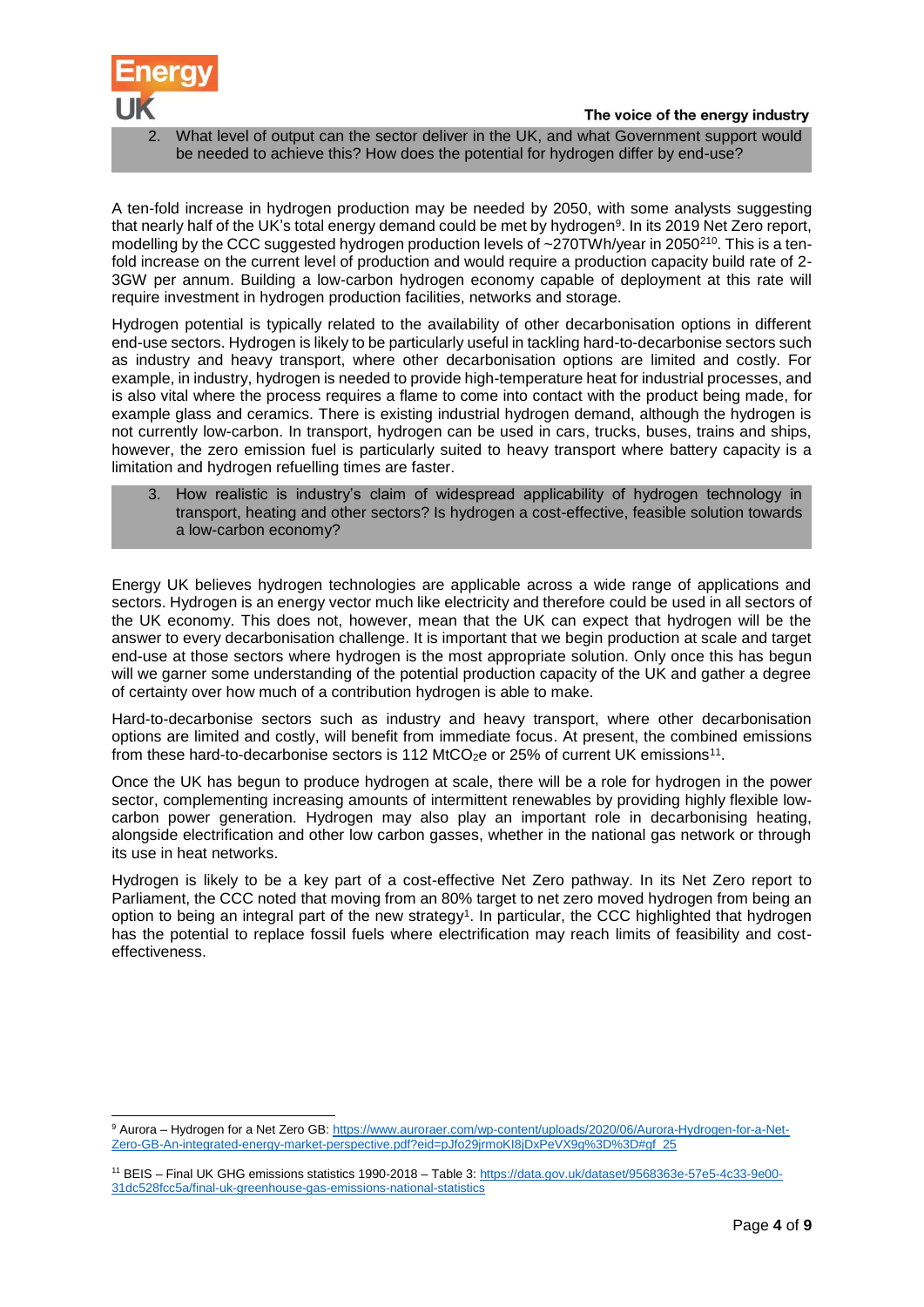

What are the different implications of hydrogen produced from fossil fuels versus from renewables in terms of cost, scale, and emissions, and in terms of meeting the UK's net zero targets?

There are different ways of producing hydrogen but given the level of hydrogen ambition that is required to satisfy net zero emissions by 2050, Energy UK believes that all forms of low-carbon hydrogen production should be developed. Previous research has suggested that electrolysis could be cost competitive with steam methane reformation by 2030<sup>12</sup>, if not sooner.

The UK is well-placed to be a global leader in hydrogen. The extensive gas distribution network in the UK is currently being upgraded and will be 'hydrogen ready' nationwide by 2032<sup>13</sup>. Further to this, the UK has an electricity generation mix with an increasing proportion of intermittent renewables and analysis has shown that up to 30GW of wind and solar may need to be curtailed on some days in 2030<sup>14</sup>. The availability of this low cost power creates a significant opportunity for green hydrogen to be produced via renewable-powered electrolysis. Nuclear power can also be used to produce low-carbon hydrogen via electrolysis.

The UK is currently leading the world in the development of business models for CCUS. It also has extensive technical offshore expertise and favourable underground Geology, all of which combine to place the UK in  $4<sup>th</sup>$  on the Global CCS Institute's CCS readiness index<sup>15</sup>. CCUS is essential to enabling blue hydrogen production, and a world leading UK CCUS industry would create significant opportunities for blue hydrogen production and exports. The focus should now be on ensuring that the UK's genuine potential to be a global leader in both green and blue hydrogen production is unlocked by supporting both technologies to commercial viability. Near-term action is needed to capitalise on this potential, and such action will deliver benefits in the early 2020s. Those benefits include job creation, emissions reduction and Gross Value Added (GVA), all of which are central to a green recovery.

5. How feasibly can hydrogen technology be applied in various sectors, from transportation, to energy generation and industrial processes, whilst maintaining the highest safety standards?

Hydrogen is an energy vector much like electricity and therefore could be used in all sectors of the UK economy. Energy UK believes the responsibility for maintaining the highest safety standards lies primarily with the Health and Safety Executive (HSE). The HSE already has a number of work streams focused on ensuring any transition to hydrogen is done in a safe manner. A recent piece of work concluded that concentrations of hydrogen in methane of up to 20% by volume was unlikely to increase risk from within the gas network or from gas appliances to consumers or members of the public<sup>16</sup>.

If the UK does begin to inject hydrogen into the gas network, or to utilise hydrogen as a transport fuel, Energy UK urges government to work with industry on a public engagement strategy to educate consumers on the benefits and safety of hydrogen. A recent report carried out as part of the H21 project found that 68% of respondents were indifferent or undecided about low carbon energy technologies such as hydrogen<sup>8</sup>[.](#page-2-0)

<sup>1</sup>  $12$  E4Tech for CCC – Scenarios for deployment of hydrogen in contributing to meeting carbon budgets and the 2050 target: [https://www.theccc.org.uk/wp-content/uploads/2015/11/E4tech-for-CCC-Scenarios-for-deployment-of-hydrogen-in-contributing](https://www.theccc.org.uk/wp-content/uploads/2015/11/E4tech-for-CCC-Scenarios-for-deployment-of-hydrogen-in-contributing-to-meeting-carbon-budgets.pdf)[to-meeting-carbon-budgets.pdf](https://www.theccc.org.uk/wp-content/uploads/2015/11/E4tech-for-CCC-Scenarios-for-deployment-of-hydrogen-in-contributing-to-meeting-carbon-budgets.pdf)

<sup>13</sup> HSE Iron Mains Replacement Programme[: https://www.hse.gov.uk/gas/supply/mainsreplacement/enforcement-policy-2013-](https://www.hse.gov.uk/gas/supply/mainsreplacement/enforcement-policy-2013-2021.htm) [2021.htm](https://www.hse.gov.uk/gas/supply/mainsreplacement/enforcement-policy-2013-2021.htm)

<sup>14</sup> LCP analysis of opportunities for flexible assets: [https://insight.lcp.uk.com/acton/attachment/20628/f-cba9a24b-1020-40b4-](https://insight.lcp.uk.com/acton/attachment/20628/f-cba9a24b-1020-40b4-9404-5f3d6fc42752/1/-/-/-/-/LCP%27s%20analysis%20of%20opportunities%20for%20flexible%20assets.pdf?sid=TV2:xisYd1XX0) [9404-5f3d6fc42752/1/-/-/-/-](https://insight.lcp.uk.com/acton/attachment/20628/f-cba9a24b-1020-40b4-9404-5f3d6fc42752/1/-/-/-/-/LCP%27s%20analysis%20of%20opportunities%20for%20flexible%20assets.pdf?sid=TV2:xisYd1XX0)

[<sup>/</sup>LCP%27s%20analysis%20of%20opportunities%20for%20flexible%20assets.pdf?sid=TV2:xisYd1XX0](https://insight.lcp.uk.com/acton/attachment/20628/f-cba9a24b-1020-40b4-9404-5f3d6fc42752/1/-/-/-/-/LCP%27s%20analysis%20of%20opportunities%20for%20flexible%20assets.pdf?sid=TV2:xisYd1XX0)

<sup>&</sup>lt;sup>15</sup> Global CCS Institute – CCS Readiness Index:<https://co2re.co/ccsreadiness> <sup>16</sup> HSE – RR1047 Injecting hydrogen into the gas network – a literature search:

<https://www.hse.gov.uk/research/rrhtm/rr1047.htm>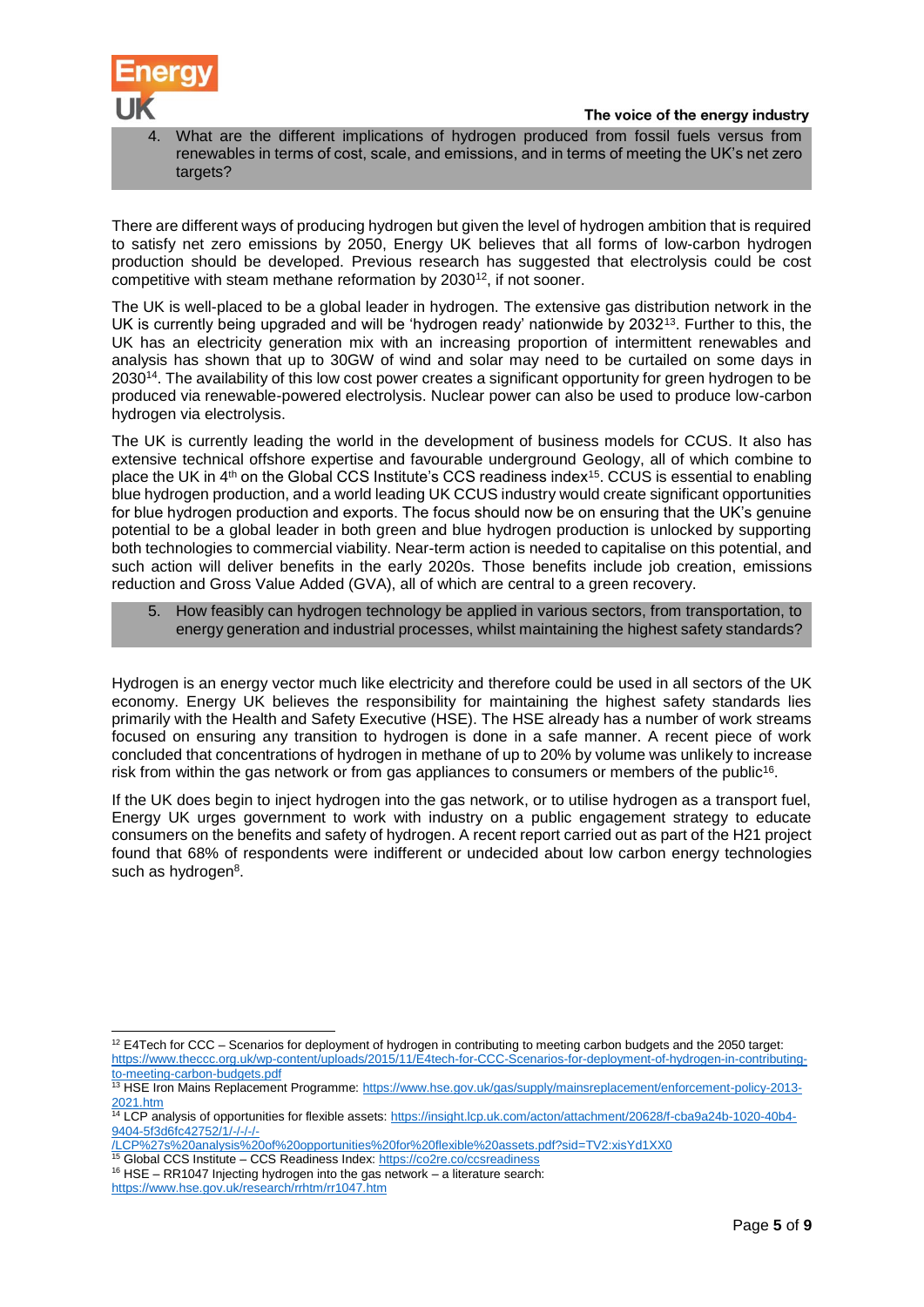

6. How might the UK take advantage of further advances in hydrogen technology, such as hydrogen boilers and innovative storage and distribution solutions?

There is a wealth of innovation across the UK hydrogen value chain, with numerous Advanced Conversion Technology (ACT) options emerging, electrolytic production from nuclear being explored, and several storage and transport solutions in development.

ACTs for hydrogen production can lead to efficiency gains that could reduce the cost of gas reformation by £7/MWh<sup>17</sup>. On the transport side, ammonia has the potential to act as a low-cost hydrogen energy carrier. Ammonia is a liquid fuel at temperatures of below -33C or a pressure above 10 atmospheres, and is thus easier and less costly to transport than liquefied hydrogen, due to the higher temperatures and lower pressure required. Early movement on these technologies will allow the UK to establish itself as a world leader and reap the benefits from the associated export opportunities. Energy UK urges government to capitalise on the UK's strength in academia and provide support to research projects to further development in the most innovative hydrogen technologies.

It should also be noted that the UK currently benefits from domestic manufacturing of boilers, many of which are exported to Europe. This segment of industry is already looking to the future and developing and testing a range of hydrogen-ready appliances in the UK as part of the Hy4heat programme<sup>18</sup>. Adapting these supply chains to produce hydrogen-ready appliances will aid in GB decarbonisation, but also be vital to continued UK exports to those European and global nations which transition to hydrogen to address heating decarbonisation.

7. What support does the sector require to keep pace with the most cutting-edge innovations, such as in hydrogen fuel cells, using Small Modular Reactors for hydrogen production, and in end use applications?

In order to progress understanding of and capability across hydrogen innovations, the UK should capitalise on existing innovation focus and develop an attractive business proposition for investors. Utilising all available tools to drive UK demand for hydrogen, including spending, taxation, and regulation, will further ensure that the UK actually applies those technologies domestically.

Energy UK firmly believes that it is too early to attempt to choose between the technologies that will underpin a future UK low-carbon hydrogen industry. There are many routes to low-carbon hydrogen production, most of which have been mentioned earlier in this submission, and we believe that all of these options should be explored and ultimately able to compete in technology neutral markets. Maintaining optionality is key whilst there is still uncertainty around the cost, sustainability and resource potential of different technologies and also creates the opportunity for hydrogen exports to other countries that do not possess the competitive advantages of the UK.

Energy UK sees low-carbon gas playing a key role in future and we believe that hydrogen solutions should be accelerated in sectors with limited decarbonisation alternatives such as industry and heavy transport. In sectors where there are other decarbonisation solutions, such as space heating, further trials are needed to assess the options and consumer acceptability.

In order to assess the validity of different decarbonisation solutions, we urge government to launch a number of pathfinder projects whereby a number of cities in the UK are selected to pursue a range of specific technologies. We also encourage government to align at least one of these projects with the rapid decarbonisation of an entire town or city using a range of technologies. This trial approach would explore how these technologies can be integrated under a single decarbonisation approach and expose as-of-yet undefined costs and benefits.

Volume of deployment should be driven forward using targets across a range of sectors, beginning with industry, but with high levels of ambition across each section. For example, the government could commit the UK to installing hydrogen heating in 1 million homes and electric heating in 1 million homes. This will provide government with statistical and social evidence that can then be used to inform a wider national heat decarbonisation strategy.

<sup>1</sup> <sup>17</sup> CCC – Hydrogen in a low-carbon economy[: https://www.theccc.org.uk/publication/hydrogen-in-a-low-carbon-economy/](https://www.theccc.org.uk/publication/hydrogen-in-a-low-carbon-economy/)

<sup>18</sup> Hy4Heat: <https://www.hy4heat.info/>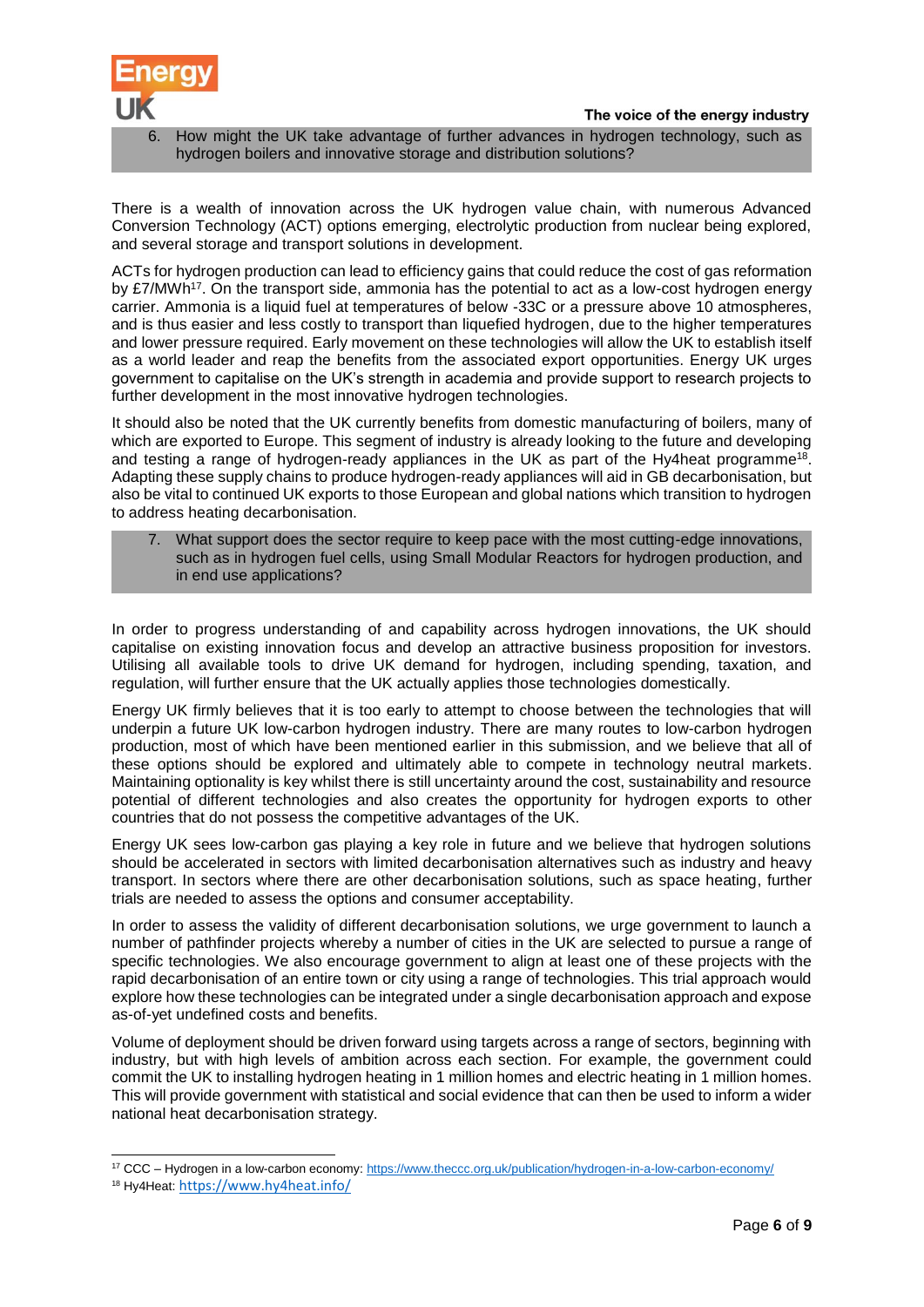

What is the UK industry doing to scale up green and blue hydrogen production by using its offshore wind capability and developing feasible, cost-effective Carbon Capture and Storage technologies?

Through the BEIS Hydrogen Expert Group, UK industry is currently working with government to develop business models to support the rollout of large-scale green and blue hydrogen production. The technologies involved are well understood and there are working examples, however, a route to market is needed to underpin the transition from R&D scale projects to commercial scale. Cost reduction is a function of deployment and therefore, whilst we welcome recent innovation funding provided by government, we believe the development of routes to market should be accelerated now so that the first large-scale low-carbon hydrogen production projects can commission from the mid-2020s. The main cost drivers for some of the different low-carbon hydrogen production methods are outlined below.

| Cost Driver (in order of impact) | How this is reducing with deployment                                                                                   |
|----------------------------------|------------------------------------------------------------------------------------------------------------------------|
| Cost of electricity              | Renewable energy costs are reducing with their own<br>deployment                                                       |
| Cost of finance                  | As experience is gained, investors will reduce the risk<br>premium                                                     |
| Cost of electrolysers            | Technology improvement, factory production methods,<br>economies of scale                                              |
| Cost of installation             | Learning by doing                                                                                                      |
| Cost of compression              | New electrolyser designs that work at pressure (it is much<br>easier to pressurise liquid water than gaseous hydrogen) |

#### **The main cost drivers for hydrogen production from electrolysers**

## **The main cost drivers for hydrogen production from methane reformation**

| Cost Driver (in order of impact)  | How this is reducing with deployment                                                                                                                     |
|-----------------------------------|----------------------------------------------------------------------------------------------------------------------------------------------------------|
| Gas price                         | Long-term gas price depends on many factors and is difficult<br>to forecast                                                                              |
| Cost of finance                   | As experience is gained, investors will reduce the risk<br>premium                                                                                       |
| Cost of SMR/ATR equipment         | Already a proven technology but further technology<br>improvement and improved factory production methods can<br>be unleashed through economies of scale |
| Cost of installation              | Already proven technology but further learnings to be gained<br>from accelerated rollout                                                                 |
| Transport & storage fee for $CO2$ | Subject to CCUS regulatory treatment and established<br>business model                                                                                   |

### 9. Given hydrogen's potential cross-sector application, how coordinated is the Government's approach to policy and regulatory development of hydrogen?

Energy UK welcomes recent funding that government has set aside for hydrogen development, however, we firmly believe that the approach must now change from a focus on R&D to commercial deployment underpinned by a comprehensive national hydrogen strategy. A carefully thought through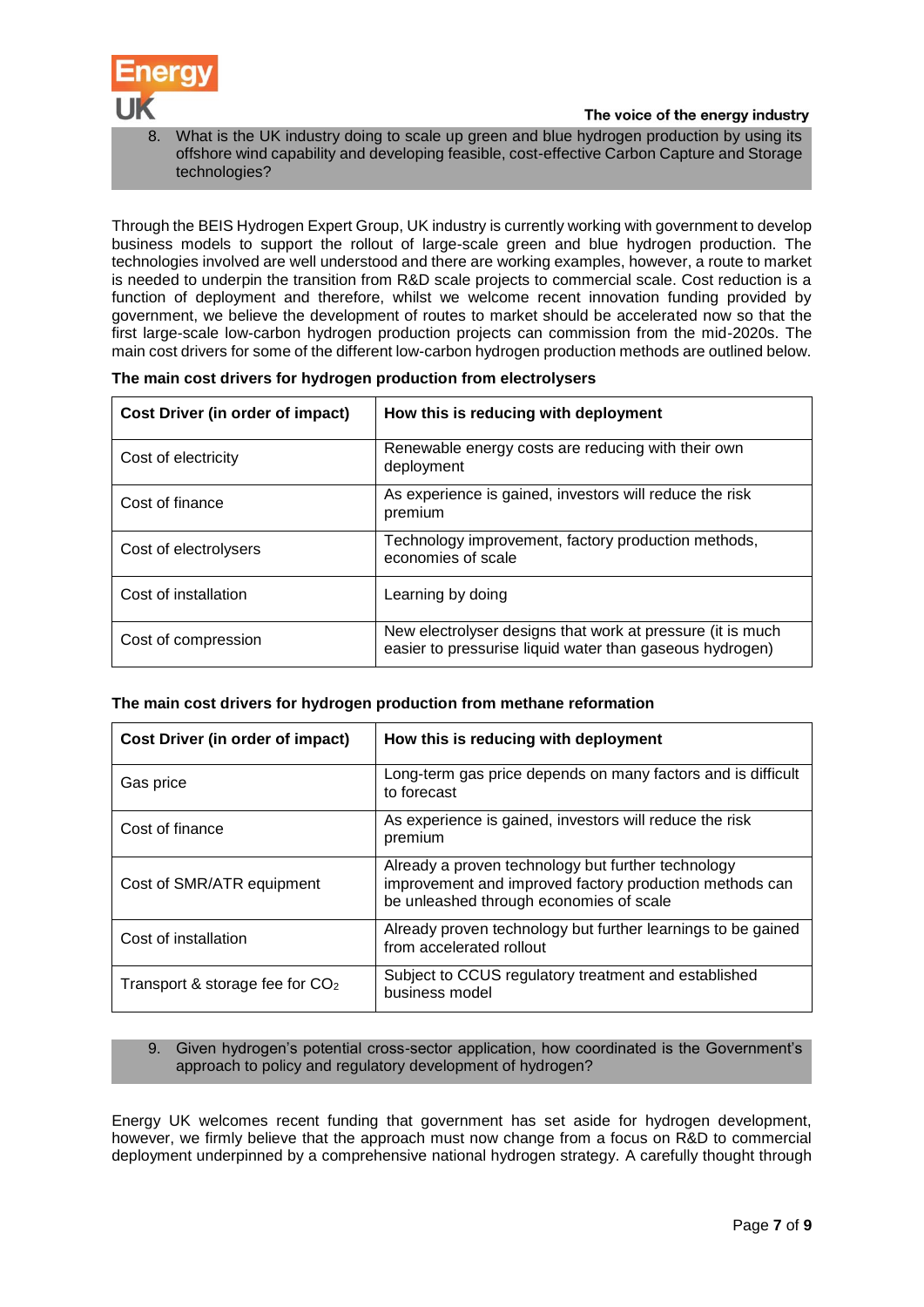

-

## The voice of the energy industry

strategy, to establish both production and demand side policy, is key for developing hydrogen due to the fact that the technology is applicable to multiple sectors.

Hydrogen deployment in one sector will create opportunities and co-benefits in other sectors and therefore, we believe that systems thinking is required in the development of a hydrogen strategy. Systems engineers will be able to identify these cross-sector opportunities, co-benefits and any impacts and determine the most optimal sequencing sector development and associated government interventions. We recommend that government work with the Energy Systems Catapult as well as industry to incorporate systems thinking into the development of a UK hydrogen strategy.

The multi-sector applicability of hydrogen creates a further challenge in terms of where the responsibility for hydrogen sits within government and how hydrogen development across different government departments is co-ordinated. We recommend that a UK hydrogen strategy includes the introduction of a new ministerial post with responsibility for the co-ordination of hydrogen development across all relevant sectors.

10. How well has the Government raised awareness amongst industry, public officials and the general public of the potential for hydrogen to support a low-carbon economy?

Government efforts to raise public awareness on hydrogen have been limited to date. Recent research found that 52% of respondents claimed to know nothing at all about hydrogen and only 8% felt that the UK Government was doing enough to educate the public on this energy source<sup>19</sup>. One way to improve public awareness of hydrogen is to accelerate the rollout of hydrogen buses and trains. This will increase public familiarity and acceptance of hydrogen and therefore reduce the potential for consumer opposition as hydrogen is rolled out in other sectors.

We recommend that BEIS include hydrogen as one of the technologies in future waves of its Public Attitudes Tracker. This will establish a baseline of public awareness/acceptance and allow government to track trends in response to public engagement campaigns and the increasing prevalence of hydrogen in the day-to-day lives of the public.

11. To what extent has the UK established, or can establish, any early adopter advantage in the use of hydrogen in research, applied science or industrial processes? Which countries are at a similar or more advanced stage than the UK in exploring applications for hydrogen in helping deliver net-zero targets?

Whilst the UK has fallen behind other countries in publishing hydrogen strategies and establishing national ambitions, progress has been made in other sectors that will be key to the large-scale deployment of hydrogen. The UK has seen good progress in the constituent parts of a hydrogen industry, especially in terms of supply, with the world's largest installed capacity of offshore wind generation and CCUS business model development.

The UK has a rich history in research, applied science and industrial processes, and the expertise in these area should be leveraged to design efficient and cost effective hydrogen systems that can be exported. More specifically, reflecting on the goods and services exported today, the UK has a competitive strength in service exports of engineering, procurement and construction management (EPCM) within the oil and gas industry, which could be expanded to hydrogen as well. Furthermore, the UK also has existing research strength in gasification-based routes for hydrogen, fuel cell technology and bioenergy, which may support competitiveness within the hydrogen sector<sup>20</sup>. Germany, United States and China are some of the larger competitors in hydrogen expertise. Germany, for example, has a strong competitive position in electrolysis and the United States in gasification<sup>21</sup>.

<sup>19</sup> Siemens – Hydrogen Energy Research Results: [https://assets.new.siemens.com/siemens/assets/api/uuid:144b2d19-9d51-](https://assets.new.siemens.com/siemens/assets/api/uuid:144b2d19-9d51-4215-8f68-b5578f24f0ad/uk-hydrogen-research.pdf) [4215-8f68-b5578f24f0ad/uk-hydrogen-research.pdf](https://assets.new.siemens.com/siemens/assets/api/uuid:144b2d19-9d51-4215-8f68-b5578f24f0ad/uk-hydrogen-research.pdf)  $\overline{20}$ 

[https://assets.publishing.service.gov.uk/government/uploads/system/uploads/attachment\\_data/file/845658/](https://assets.publishing.service.gov.uk/government/uploads/system/uploads/attachment_data/file/845658/energy-innovation-needs-assessment-hydrogen-fuel-cells.pdf) [energy-innovation-needs-assessment-hydrogen-fuel-cells.pdf](https://assets.publishing.service.gov.uk/government/uploads/system/uploads/attachment_data/file/845658/energy-innovation-needs-assessment-hydrogen-fuel-cells.pdf)  $\overline{21}$ 

[https://assets.publishing.service.gov.uk/government/uploads/system/uploads/attachment\\_data/file/845658/](https://assets.publishing.service.gov.uk/government/uploads/system/uploads/attachment_data/file/845658/energy-innovation-needs-assessment-hydrogen-fuel-cells.pdf) [energy-innovation-needs-assessment-hydrogen-fuel-cells.pdf](https://assets.publishing.service.gov.uk/government/uploads/system/uploads/attachment_data/file/845658/energy-innovation-needs-assessment-hydrogen-fuel-cells.pdf)